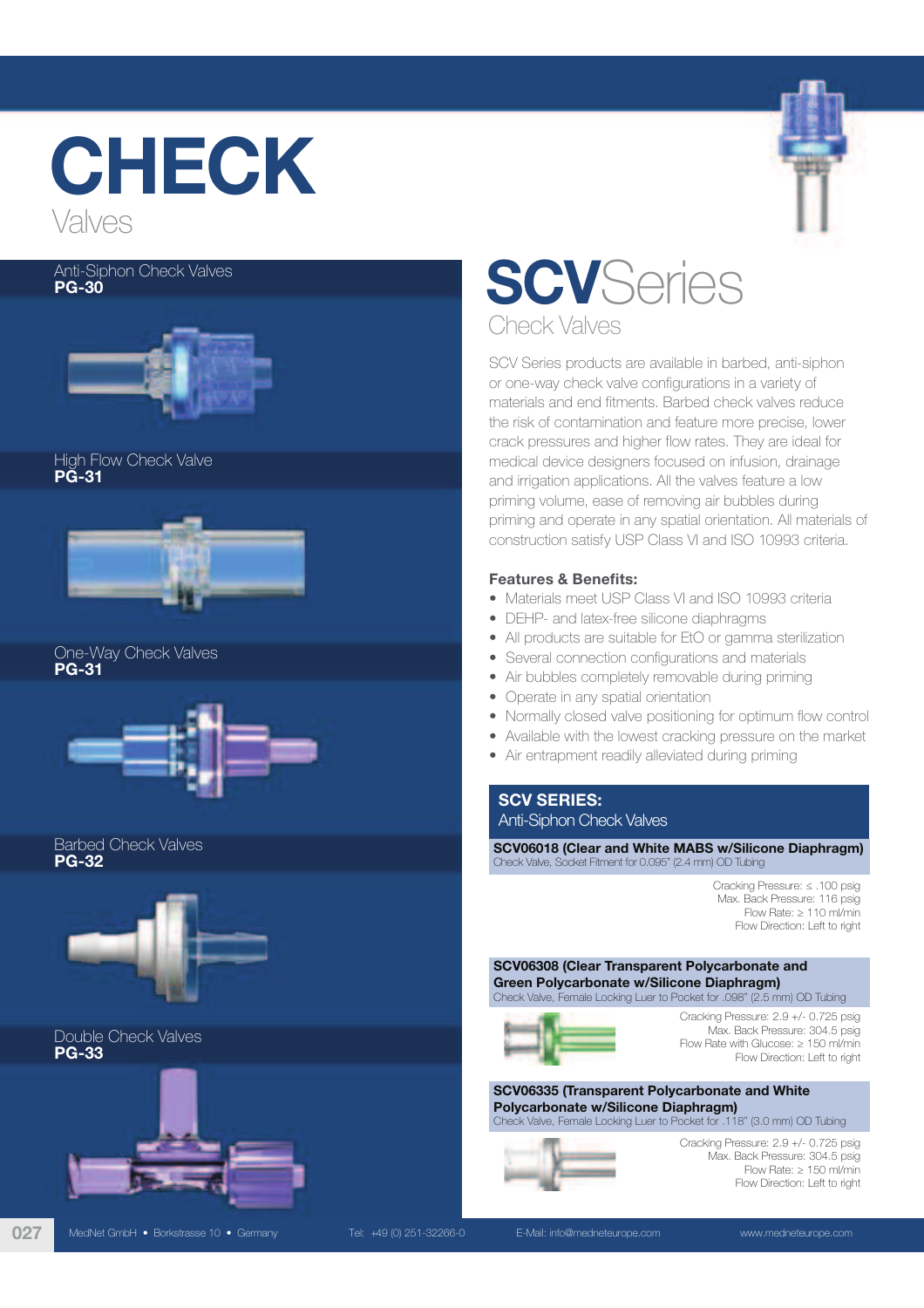# SCV SERIES: Anti-Siphon Check Valves

| SCV06246 (Clear Transparent MABS and Blue Transparent                                                                                                   |                                                                                                                                                  |
|---------------------------------------------------------------------------------------------------------------------------------------------------------|--------------------------------------------------------------------------------------------------------------------------------------------------|
| <b>SAN w/Silicone Diaphragm)</b><br>Check Valve, Pocket for .122" (3.1 mm) OD Tubing to Male Locking Luer                                               |                                                                                                                                                  |
|                                                                                                                                                         | Cracking Pressure: 2.9 +/- 0.725 psig                                                                                                            |
|                                                                                                                                                         | Max. Back Pressure: 304.5 psig<br>Flow Rate: $\geq 150$ ml/min<br>Flow Direction: Left to right                                                  |
| SCV06248 (Blue SAN and Clear MABS w/Silicone Diaphragm)<br>Check Valve, Pocket for .161" (4.0 mm) OD Tubing to Male Locking Luer                        |                                                                                                                                                  |
|                                                                                                                                                         | Cracking Pressure: 2.176-3.626 psig<br>Max. Back Pressure: 304.579 psig<br>max 30 sec.<br>Flow Rate: 170 ml/min<br>Flow Direction: Left to right |
| SCV06264 (Clear and Blue MABS w/Silicone Diaphragm)<br>Check Valve, Pocket for .161" (4.0 mm) OD Tubing to .161" (4.0 mm)<br><b>OD</b> Tubing           |                                                                                                                                                  |
|                                                                                                                                                         | Cracking Pressure: 1.450-4.351 psig<br>Max. Back Pressure: 304.579 psig<br>Flow Rate: max 200 ml/min<br>Flow Direction: Left to right            |
| SCV06272 (Transparent SAN and Blue Transparent MABS<br>w/Silicone Diaphragm)<br>Check Valve, Pocket for .161" (4.1 mm) OD Tubing to Female Locking Luer |                                                                                                                                                  |
|                                                                                                                                                         | Cracking Pressure: 2.9 +/- 0.725 psig<br>Max. Back Pressure: 304.5 psig<br>Flow Rate: $\geq 150$ ml/min<br>Flow Direction: Left to right         |
| SCV06249 (Blue Transparent and Transparent MABS<br>w/Silicone Diaphragm)<br>Check Valve, Pocket for .165" (4.2 mm) OD Tubing to Male Locking Luer       |                                                                                                                                                  |
|                                                                                                                                                         | Cracking Pressure: 2.9 +/- 0.725 psig                                                                                                            |
|                                                                                                                                                         | Max. Back Pressure: 304.5 psig<br>Flow Rate: $\geq 150$ ml/min<br>Flow Direction: Left to right                                                  |
| SCV06329 (Clear and Blue SAN w/Silicone Diaphragm)<br>Check Valve, Female Locking Luer Linden                                                           |                                                                                                                                                  |
|                                                                                                                                                         | Cracking Pressure: 1.450-4.351 psig<br>Max. Back Pressure: 304.579 psig<br>max 30 sec.<br>Flow Rate: 200 ml/min<br>Flow Direction: Left to right |
| SCV06252 (Clear Transparent SAN and Blue Transparent<br><b>SAN w/Silicone Diaphragm)</b><br>Check Valve, Female Locking Luer to Male Locking Luer       |                                                                                                                                                  |



Cracking Pressure: 2.9 +/- 0.725 psig Max. Back Pressure: 304.5 psig Flow Rate with Glucose: ≥ 150 ml/min Flow Direction: Left to right

SCV06352 (Clear MABS w/Silicone Diaphragm) High Flow Check Valve, Pocket for .346" (8.8 mm negative) OD Tubing to Pocket for .346" (8.8 mm negative) OD Tubing



Cracking Pressure: ≤ .290 psig Max. Back Pressure: 14.500 psig Flow Rate: ≥ 1000 ml/min Flow Direction: Left to right

# SCV SERIES: One-Way Check Valves

SCV08053 (White SAN w/Silicone Diaphragm w/Natural LDPE) Check Valve, Female Locking Luer to Male Locking Luer w/Cap



Cracking Pressure: ≤ .174 psig Max. Back Pressure: 87.023 psig Flow Rate: ≥ 90 ml/min Flow Direction: Left to right

## SCV10090 (Clear Polycarbonate w/Silicone Diaphragm) Check Valve, Female Locking Luer to Pocket for .118" (3.0 mm) OD Tubing



Cracking Pressure: ≤ .174 psig Max. Back Pressure: 87.023 psig Flow Rate: ≥ 90 ml/min Flow Direction: Left to right

#### SCV17090 (Clear Polycarbonate w/Silicone Diaphragm) Check Valve, Female Locking Luer to Socket for .118" (3.0 mm) ID x .161 (4.1 mm) OD Tubing



Cracking Pressure: ≤ .174 psig Max. Back Pressure: 87.023 psig Flow Rate: ≥ 90 ml/min Flow Direction: Left to right

# SCV21053 (Clear and White MABS w/Silicone Diaphragm)

## Check Valve, Socket for .118" (3.0 mm) ID x .161" (4.1 mm) OD Tubing x 2



Cracking Pressure: ≤ .174 psig Max. Back Pressure: 87.023 psig Flow Rate: ≥ 90 ml/min Flow Direction: Left to right

## SCV22050 (Clear SAN and Clear MABS w/Silicone Diaphragm)

Check Valve, Socket for .118" (3.0 mm) ID x .161" (4.1 mm) OD to Male Locking Luer



Cracking Pressure: ≤ .174 psig Max. Back Pressure: 87.023 psig Flow Rate: ≥ 90 ml/min Flow Direction: Left to right

## SCV06265 (Blue and Clear Polycarbonate w/Silicone Diaphragm)

Check Valve, Autoclavable, Socket for .122" (3.1 mm) ID x .165" (4.2 mm) OD Tubing x 2



Cracking Pressure: ≤ .087 psig Max. Back Pressure: 87.023 psig Flow Rate: ≥ 150 ml/min Flow Direction: Left to right